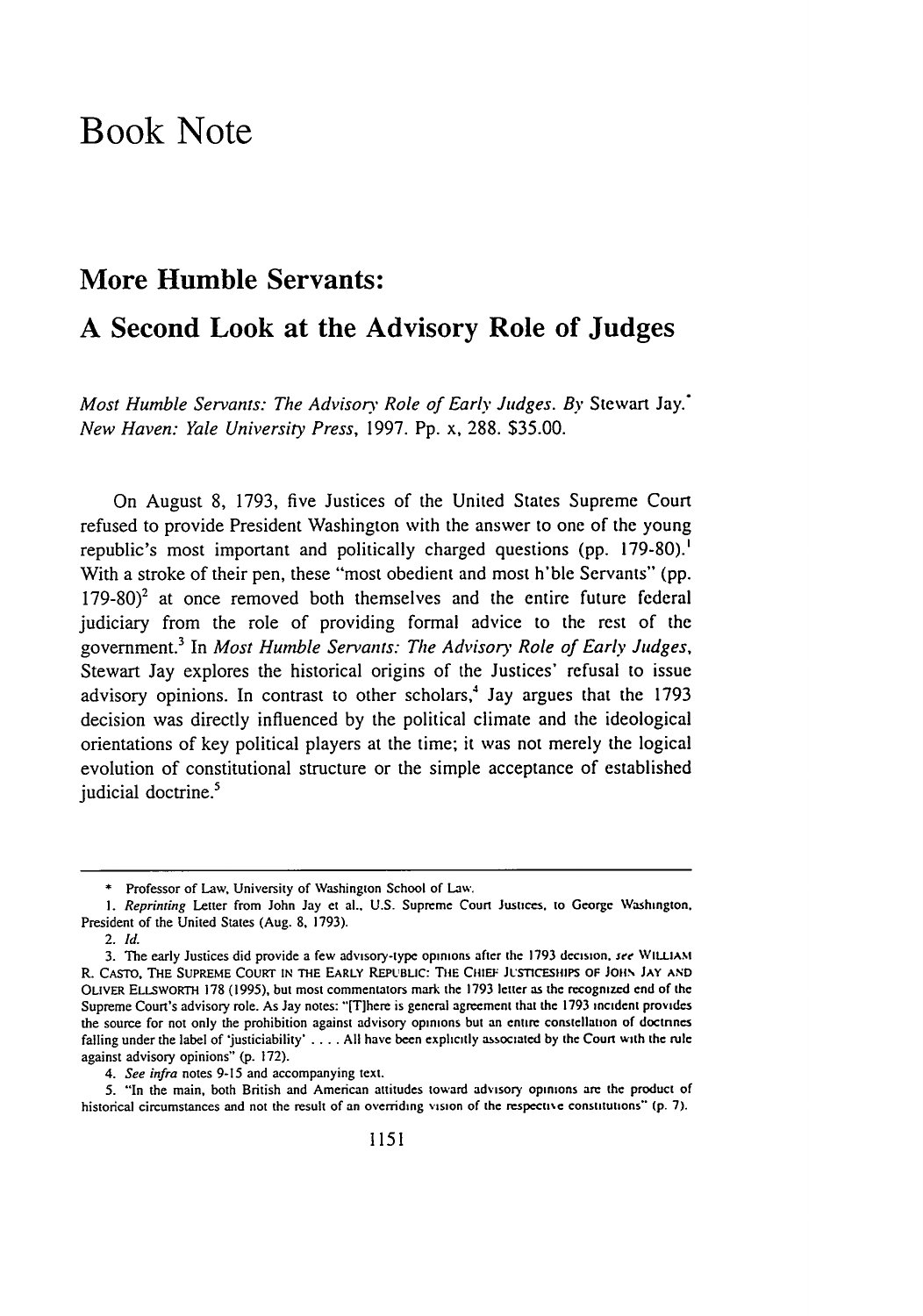Jay explicitly declines to apply his historical analysis to the role of the judiciary in our modern world.<sup>6</sup> Nevertheless, his observations, about both the former advisory role of the judiciary and the circumstances of its rejection, offer reasons for reexamining the potential for a similar, if modified, role for the modem federal judiciary. In particular, Jay's historical exploration provides new support for Guido Calabresi's arguments in favor of a quasi-advisory role for judges in our constitutional system.7

**I**

Jay's book presents a strong and convincing historical argument that the 1793 refusal to issue advisory opinions was the result of practical and political circumstances rather than abstract reasoning from constitutional theory.' Jay first meticulously establishes that the refusal to issue advisory opinions was neither necessary nor inevitable under contemporary Anglo-American judicial tradition and practice (pp. 48, 52, 54) and conceptions of the constitutional separation of powers (pp. 8, 76). In particular, Jay details the Supreme Court Justices' considerable pre-1793 extrajudicial activity (p. 92) and judicial advice (pp. 93, 95-99), including a number of instances in which the Justices wrote de facto advisory opinions (pp. 103-08). Jay then describes in detail the political crisis caused by the outbreak of hostilities between France and other European countries (pp. 113-34), and explains the resulting focus on the correct interpretation of the United States's treaties of friendship with France, the question that Washington ultimately put to the Supreme Court (pp. 134-37).

Providing a thorough historical account, Jay argues that two factors explain the Justices' refusal to answer Washington's question: the political crisis generated by the split between Jefferson and Hamilton (pp. 153-58), and the Justices' pragmatic desire to avoid political controversy (p. 175). Jay thus concludes that personal rivalry and practical, political interests, rather than the "abstract principles" that the Justices articulated in their letter, generated the refusal to provide an advisory opinion (p. 177).

Jay's historical argument is a novel and convincing one. American legal scholarship on advisory opinions previously has not undertaken such detailed historical analysis.<sup>9</sup> Instead, scholars have focused mainly on the doctrinal

<sup>6. &</sup>quot;The purpose of this book is not to explain, much less to question or even justify, the present vision of the judicial office. Rather, this book is a historical inquiry into the respective roles of early British and American judges as advisers to executive and legislative bodies" (p. 5).

*<sup>7.</sup>* See **GUIDO** CALABRESI, A COMMON LAW FOR THE AGE OF STATUTES 163-66 (1982); *see also* Quill v. Vacco, 80 **F.3d** 716, 738-43 (2d Cir. 1996) (Calabresi, **J.,** concurring), rev'd, 117 **S.** Ct. 2293 (1997).

<sup>8.</sup> Although he does not dispute the fact that some normative and structural considerations may have motivated the Justices, Jay argues that the doctrinal explanations are insufficient (p. 3).

*<sup>9.</sup>* See, *e.g.,* ERNEST **SUTHERLAND** BATES, **THE** STORY **OF THE SUPREME** COURT 59 (1936) (reporting merely that Hamilton drafted Washington's questions and that "[ihe Court respectfully declined to consider them since they were outside of its province"); JAMES BRADLEY THAYER, *Advisory Opinions, in* **LEGAL** ESSAYS 42, 53-54 & 54 n.l (1908) (noting only the sequence of events that occurred in Washington's 1793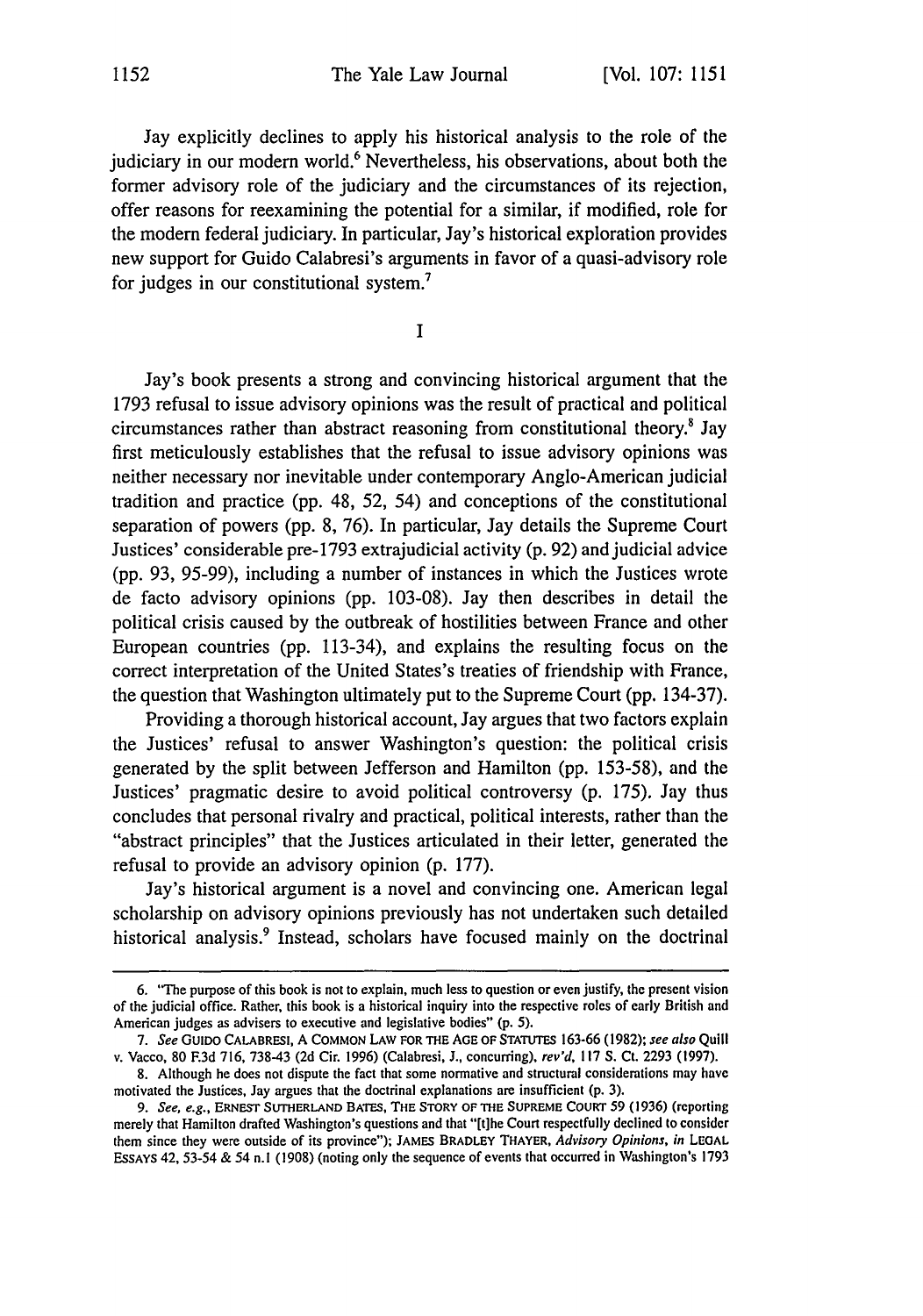analysis of international and state advisory opinions<sup>10</sup> and discussions of justiciability and related issues,<sup>11</sup> providing only brief discussions of the 1793 decision.<sup>12</sup> Most scholars simply accept the decision as a matter of predetermined constitutional structure<sup>13</sup> or reiterate without reflection the doctrinal statements given in the Justices' **1793** letter.'4 Although other scholars present the facts of the decision and reveal a greater advisory role for the early Justices, none presents a detailed explanation of the **1793** decision.'\$ Jay's historical detail thus provides an important counterpoint to the historically light doctrinal explanations of other commentators.

At the end of his work, Jay concludes that in spite of its practical and pragmatic origins, the **1793** refusal to provide advisory opinions has become a paradigm case **(p. 172)** and thus precedential in its abstract implications **(pp. 173-74, 176-77).** While it is true that the abstraction has become doctrinally

*12.* See, e.g., Oliver P. Field, *The* Advisors Opinion-An Analysis. 24 **1ND.** *U ..* 203. 220-23 (1949) (presenting merits of advisory opinions); Felix Frankfurter, *A Note on Advisory Opinions*, 37 HARV L. REV. 1002, 1003-05 (1924) (arguing against advisory opinions); Manley **0.** Hudson. Advisory Opinions of National and International Courts, 37 HARV. L. REv. 970. 975-76 (1924) (briefly discussing the 1793 decision); Note, Advisory Opinions on the Constitutionality of Statutes, 69 HARV L. REV 1302, 1317 (1956) (discussing judicial doctrine on advisory opinions).

13. See, e.g., STANLEY M. ELKINS & ERIC L. MCKITRICK, THE AGE OF FEDERALISM 352 (1993); 1 JULIUS GOEBEL, ANTECEDENTS **AND BEGINNINGS** TO **1801.** at 626 n.68 (1971); FORREST **MCDONALD.** ALEXANDER **HAMILTON:** A BIOGRAPHY 280 (1979); I WARREN. supra note **9.** at Ill.

14. See, e.g., BATES, supra note **9,** at 59; Wheeler. supra note 9. at **152.** Charles Warren provides the clearest example of this kind of doctrinal reasoning. Although Warren recognizes that "the impression was prevalent at that period that the President had the right to seek the opinion of the Judges on questions of law," I WARREN, supra note **9,** at 109, he still refers to Washington's request as a "radical step." *id* at 108. Rather than exploring the events behind the refusal, he simply reports the contents of the Justices' letter and summarily characterizes the refusal as a "firm stand" by which the Court "established itself as a purely judicial body." Id. at 110-11. He provides no explanation for the refusal, instead simply articulating its doctrinal effect. Other authors present similar treatments (p. 2).

**15.** Casto, for example, reports that the extrajudicial role of early judges was related to the natural law jurisprudence popular at the time, see CASTO, supra note 3, at 183, and that advisory opinions were offered before and after the 1793 decision, see id. at 178-80. He does not explain, however. why the Justices decided to refuse Washington's request, apart from suggesting that "'[tlhey were not guided by inflexible rules; their actions are better described as the pragmatic application of general principles to specific situations." Id. at 173.

request for advisory opinions and that advisory opinions were commonplace at the time of the denial). **I** CHARLES **WARREN, THE SUPREME COURT IN UNITED STATES HISTORY 107-I t(1928)** (explaining only the sequence of events); Russell Wheeler, *Ertrajudicial* Activities of the Early *Supreme* Court. 1973 **SUP** CT REV. 123, 152 (contending that the decision was primarily influenced by the Justices' awareness that their actions would set constitutional precedent and by their concerns regarding the separation of powers).

<sup>10.</sup> See, e.g., James L. Huffman & MardiLyn Saathoff. Advisory Opinions and Canadian Constitutional Development: The Supreme Court's Reference Jurisdiction, 74 MINN. L. REV 1251 (1990), Mel A. Topf, The Jurisprudence of the Advisory Opinion Process in Rhode Island, 2 ROGER WILLIAMS U L. REv. 207 (1997); Margaret M. Bledsoe, Comment. *The* Advisory **Opinion** in North Carolina: 1947 to 1991, 70 N.C. L. REV. 1853 (1992).

<sup>11.</sup> See, e.g., Russell W. Galloway, Basic Justiciability Analysis, 30 SANTA CLARA L REV 911, 913-14 (1990) (discussing the general rule against advisory opinions as an introduction to the "'case or controversy" requirement); Evan Tsen Lee, **Deconstitutionahzing Justictabdir.:** *The* Etample *of* **3ootness.** 105 HARV. L. REV. 603, 647 (1992) (referring to the 1793 rejection in purely doctrinal **terms** and noting that "it is now clear that the federal judiciary is constitutionally prohibited from dispensing the kind of advice that President Washington requested").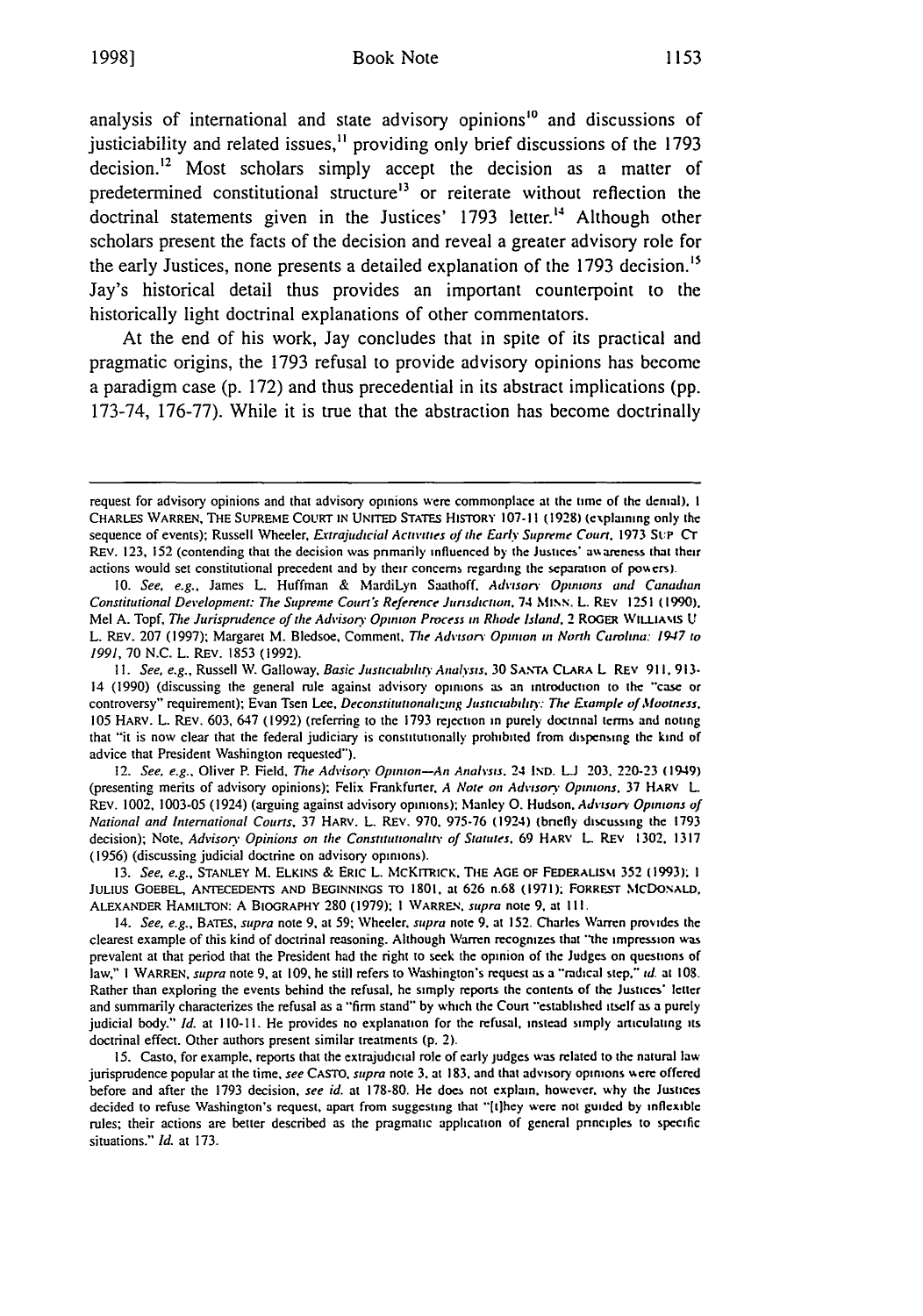rooted and otherwise justified in American constitutional law,<sup>16</sup> however, Jay's historical exploration suggests that the principle's significance may bear reexamination. More specifically, Jay's work suggests that a quasi-advisory role along the lines suggested by Guido Calabresi should be reconsidered.

## II

Calabresi, in *A Common Law for the Age of Statutes,17* argues that because of the increasing "'statutorification' of American law,"<sup>18</sup> America "face[s] a serious problem of legal obsolescence."<sup>19</sup> To address this problem, Calabresi argues that judges should consider applying a modified technique of common-law-like updating of obsolete statutes and common law precedents.<sup>20</sup> Courts would decide "when a rule has come to be sufficiently out of phase with the whole legal framework so that, whatever its age, it can only stand if a current majoritarian or representative body reaffirms it."<sup>21</sup> They would then apply a kind of second-look doctrine by sending questionable legislation in a case back to the legislature to determine if it was still up to date: "Often... the appropriate technique will be to enter into a dialogue, to ask, cajole, or force another body (usually the legislature but sometimes the agencies) to define the new rule or reaffirm the old." $22$ 

In some cases, instead of immediately striking down or revising obsolete or constitutionally questionable statutes, courts could merely threaten to do so, pressing administrative agencies or legislatures into action by advising them that the courts might act if these bodies do not.<sup>23</sup> Judges would engage in the dialogue by carefully crafting their opinions, $24$  creating in some cases what Calabresi terms "constitutional remand $[s]$ "<sup>25</sup> that suggest, but do not

- 20. *See id.* at 163-66.
- 21. *Id.* at 164.
- 22. *Id.*
- 23. As Calabresi explains:

*Id.* at 148; *see also id.* at 149-51 (discussing Florida and Hawaii supreme court cases in which the courts "refused to act, but suggested that [they] might act unless the legislature reconsidered the old rule within a set time" as examples of this quasi-advisory technique).

<sup>16.</sup> *See* Clinton v. Jones, 117 **S.** Ct. 1636, 1647 & n.33 (1997) (noting the long-standing prohibition on Article III courts' providing advisory opinions and citing history through two centuries of case law).

<sup>17.</sup> CALABRESI, *supra* note 7.

<sup>18.</sup> *Id.* at I.

<sup>19.</sup> *Id.* at 162.

<sup>[</sup>T] he courts can do any of several things when they have decided that an old rule is out of phase. They can strike down the existing rule and **[1]** substitute a new one **....** [2) declare a new rule not of their making to be applicable.... [3] begin the process of creating a new rule .... [4] revise part of the old rule and leave the rest in a state of uncertainty .... and [5] leave no rule in effect.... Perhaps more important, they can *do* none of these things, but *threaten* to do any or all of them, if a legislature or administrative agency does not act quickly. They can shape that legislative or administrative action by announcing, or by failing to announce, what they will do in the absence of such action.

<sup>24.</sup> *See id.* at 164.

<sup>25.</sup> Quill v. Vacco, 80 **F.3d** 716, 738 (2d Cir. 1996) (Calabresi, J., concurring), *rev'd,* 117 **S.** Ct. 2293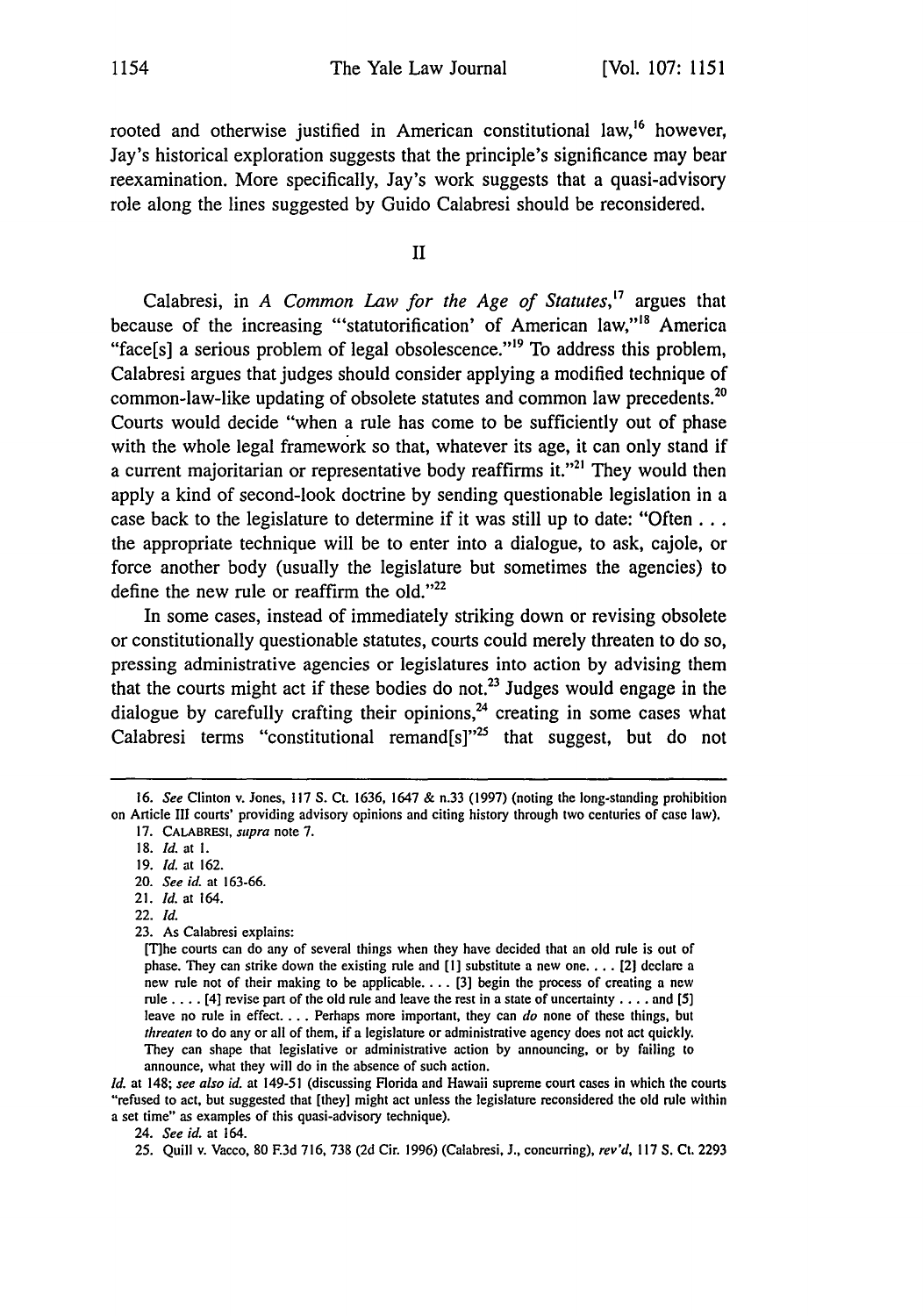immediately constitute, judicial action. Although this updating technique is not a simple advisory opinion in the classic sense, it does involve a statement by the judiciary to the other branches of government advising them that a law is close to being unconstitutional or that it is out of date. Constitutional remand, therefore, is a kind of extrajudicial or advisory function similar to that exercised by early judges.

Although Calabresi's nineteenth-century common-law-type solution to a twentieth-century statutory problem may seem unrelated to the history of an eighteenth-century decision, Jay's conclusion that early judges played an effective and legitimate advisory role suggests that modern judges might play a similar quasi-advisory Calabresian one. First, Jay's research suggests that judges in the Anglo-American tradition have historically been capable of playing an advisory updating function similar to that advocated by Calabresi. Eighteenth-century English judges (p. 13), American state judges (p. 56), and even Supreme Court Justices (pp. 96-97) all gave advisory opinions on legislative repeal and reform. Some of Calabresi's critics have argued that judges' performing an updating function is questionable today as a matter of institutional competence<sup>26</sup> and that judges may have lost some of their advisory expertise over the past two centuries. The fact that they once successfully played this role, however, suggests that playing a similar one would be neither impossible nor undesirable from a practical point of view.<sup>27</sup>

Additionally, Jay's research adds support to arguments in favor of the historical legitimacy of such a specific (if limited) role for the judiciary. Calabresi's critics have specifically questioned the constitutional and general legitimacy of the constitutional remand.<sup>28</sup> Some critics have argued against it on historical grounds, suggesting comparisons to the quasi-advisory judicial "Council of Revision" proposal rejected in the Constitutional Convention.<sup>29</sup>

27. But cf. Estreicher, supra note 26, at 1169-71 (suggesting that the quasi-updating role of administrative agencies makes a similar updating role for judges problematic).

28. See, e.g., Frank M. Coffin, The Problem of Obsolete Statutes: *A* New Role **for** Courts7. 91 **YALE** L.J. 827, 833-36 (1982) (reviewing CALABRESI, supra note 7) (questioning the constitutionality and "fit" with the legal system of the updating function); Archibald Cox, 70 CAL L. REV. 1463. 1469-70 (1982) (reviewing CALABRESI, *supra* note 7) (discussing the majontanan legitimacy of common law powers); Estreicher, *supra* note **26.** at 1158-65 (questioning the legitimacy of the updating function).

29. For example, Frank Coffin, then chief judge of the First Circuit. criticized the quasi-advisory role as harkening back to the proposed "Council of Revision." whose rejection by the Framers he interpreted as a rejection of judges' legislative advisory capabilities. *See* Coffin. *supra* note 28. at 835-36. Steven Maclsaac similarly questioned the remand's legitimacy and viability by asking whether the courts would

<sup>(1997).</sup> In Quill, Judge Calabresi stated that he would not rule on the **constitutionality of** the New York statute forbidding assisting suicide, choosing instead to use a "constitutional remand " **Id.** at 738-43. Declining for the time being to reach the constitutional question. Judge Calabresi presented his opinion that the statute in question was out of date and came close to implicating constitutional issues See *id.* at 742-43.

<sup>26.</sup> See, e.g., Samuel Estreicher, Judicial Nullification Guido Calabresi's Uncommon Common Law for a Statutory Age, 57 N.Y.U. L. REV. 1126. 1169 (1982) (reviewing **CALABRESI.** supra note **7)** ("There is still little basis for confidence that courts are especially competent surveyors of a legal topography... The courts do not and really cannot function as an ongoing American Law Institute **');** Steven Maclsaac. Common Sense About the Age of Statutes. **81 MICtI.** L. REV. 754. 765-68 **(1983)** (reviewing CALARBRESI. supra note 7) (questioning judges' abilities to assess majoritanan sentiment).